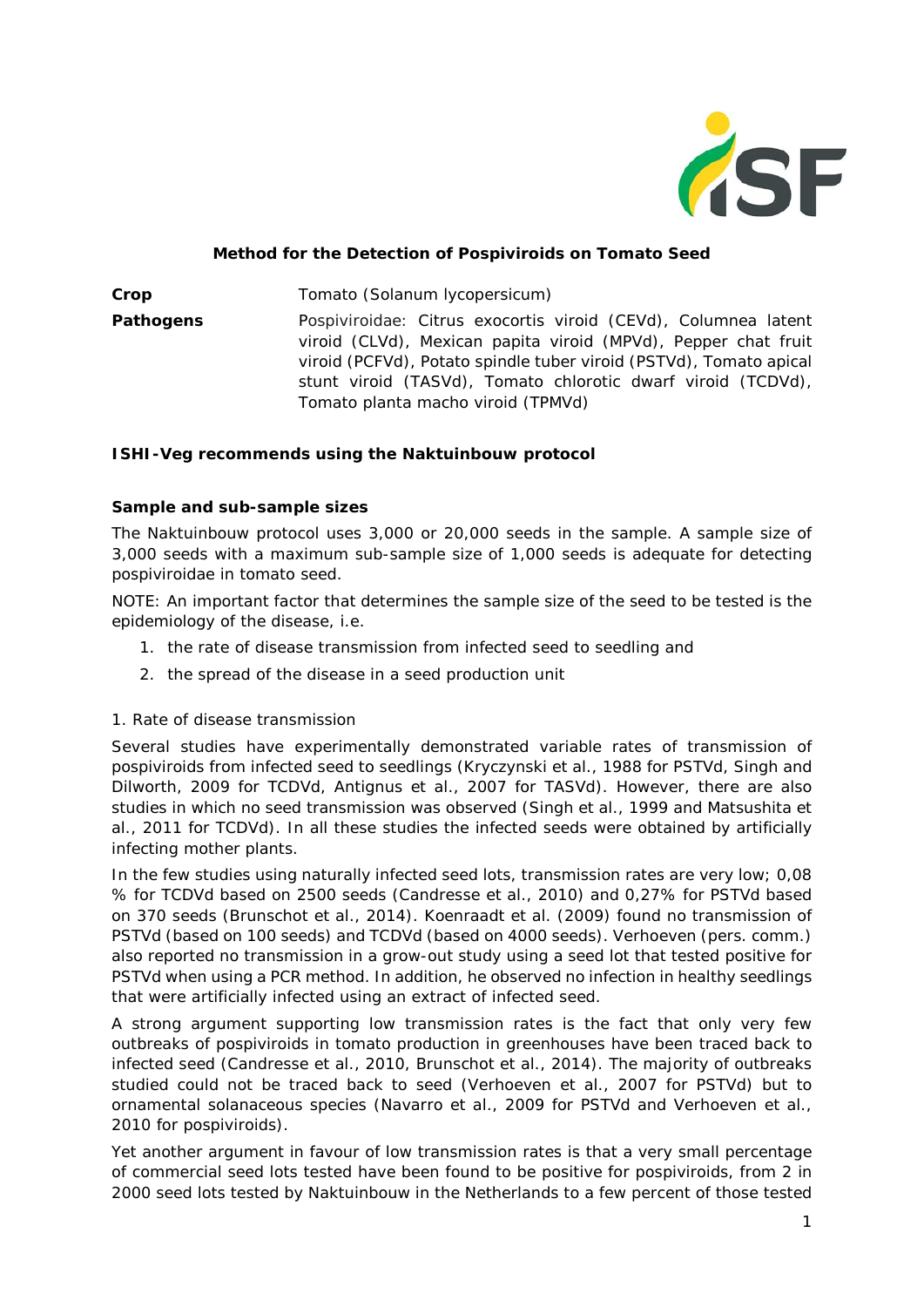by CSP Labs in USA. For reasons that are not understood a much higher percentage of positive seed lots - up to 40% - have been reported when tested in Australia.

# *2. Spread of the disease in a seed production unit*

Instead of only working with epidemiological thresholds when dealing with quarantine pathogens, it is useful to test seed in a production unit for them. There are statistical tools that determine sample size and calculate the probability of detecting a low number of infected seeds in a seed lot (Gu and Novak, 2004; GSPP, [http://www.GSPP.eu\)](http://www.gspp.eu/).

In experiments performed at Naktuinbouw in 2013, fruits from plants showing symptoms of PSTVd-infection were studied. The study showed that every fruit from a truss of the infected plant was infected and also that every seed from an infected fruit was infected. Thus, it is likely that every seed of an infected plant is infected with PSTVd.

For a seed lot originating from *n* plants in the production unit, to find at least one seed of every plant in a sample with 95% confidence level, the amount of seeds to be tested is 3*n* (where *n* is the number of plants used to produce the lot). A tomato plant typically produces around 3,300 seeds. A tomato seed lot of 10 kg consists of ca. 3,300,000 seeds, originating from ca 1,000 plants. Assuming a single plant in 1,000 was infected and all seeds of this plant are infected, there is a 95% probability that a representative sample of 3,000 seeds will contain an infected seed.

In practice at least three factors strongly increase the chances for detecting the pathogen in a sample:

- i. Infection will not be limited to a single plant in a crop cycle.
- ii. Seeds act as a nutritional sink in a plant and pathogens tend to disperse to these sinks.
- iii. A viroid is readily transmitted to seeds from non-infected plants during seed extraction processes being used in the seed industry (experiments performed by Naktuinbouw in 2013).

Considering these factors a sample size of 3 times the number of plants used to produce the seeds will generally provide a confidence level higher than 95% for determining whether this seed crop was infected with a pospiviroid.

# **Principle**

In the Naktuinbouw protocol RNA from seed extract of tomato is isolated and purified with a KingFisher<sup>TM</sup> kit. The putative presence of viroid RNA is demonstrated by means of Reverse Transcriptase TaqMan PCR using selective sets of primers and labeled probes. Each subsample is spiked with Dahlia Latent Viroid as an internal amplification control (IAC) to monitor the performance of RNA extraction and RT Taqman PCR.

Note: Other RNA-extraction methods can also be used. The user must, however, be able to show that the performance criterion of detecting one infected seed in 1000 seeds can be met.

# **Restrictions on use**

- This test method is suitable for untreated seed.
- This test method is suitable for seed that has been treated using physical or chemical (acid extraction, calcium or sodium hypochlorite, tri-sodium phosphate, etc.) processes with the aim of disinfestation/disinfection, provided that any residue, if present, does not influence the assay. It is the responsibility of the user to check for such inhibition by analysis, sample spiking, or experimental comparisons.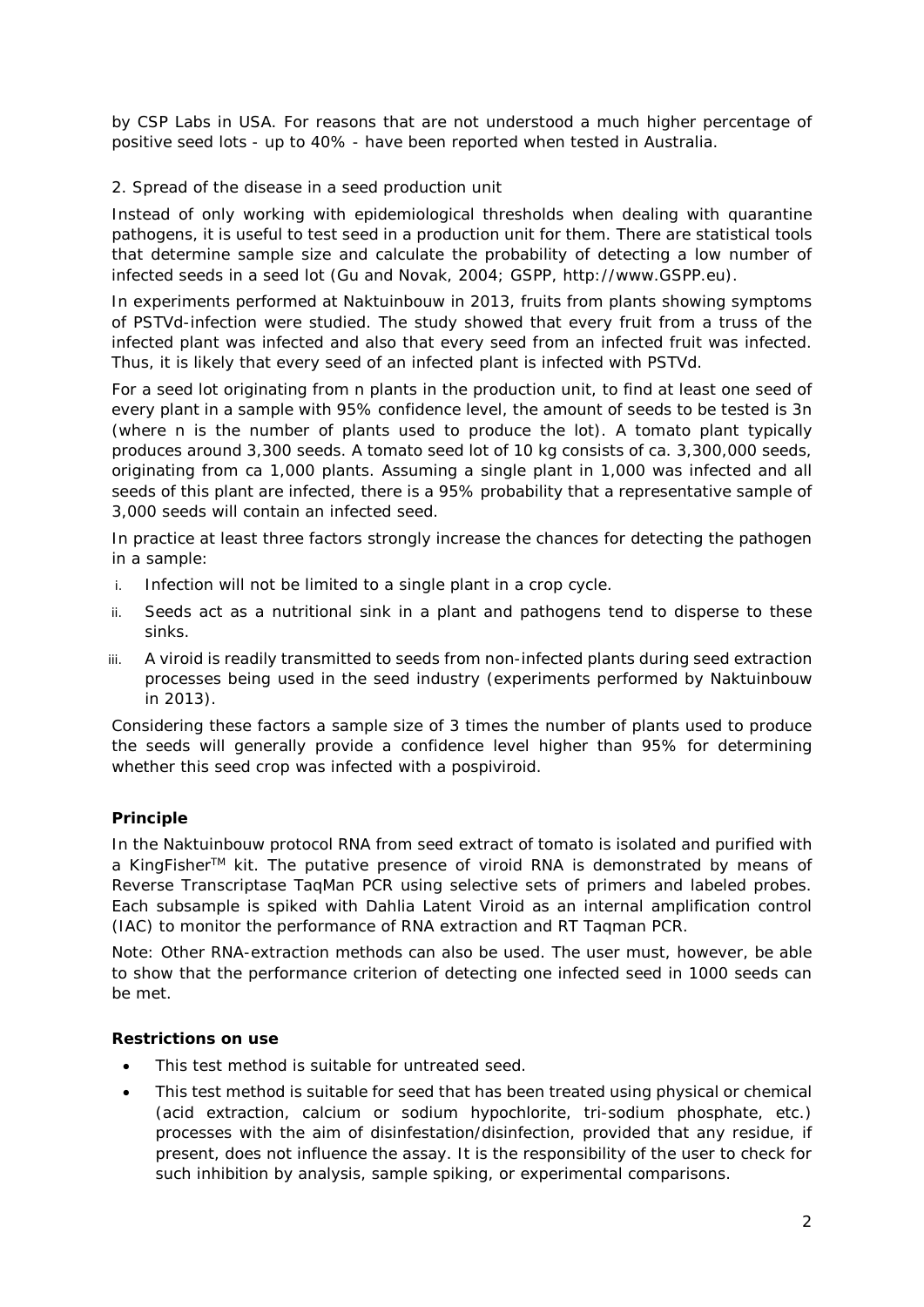This test method has not been validated for seed treated with protective chemicals or biological substances. If a user chooses to test treated seed using this method, it is his/her responsibility to determine empirically (through analysis, sample spiking, or experimental comparisons) whether the protective chemicals or biological substances have an effect on the method results.

### **Notes**

- This protocol has been validated for the detection of PSTVd and TCDVd. In 2014, the protocol has been validated for all viroids in the EU TESTA-project (see https://secure.fera.defra.gov.uk/testa).
- The validation data can be found at [http://de.eppo.int](http://de.eppo.int/) under 'Validation data for diagnostic tests'.
- Due to the low number of positive findings and the fact that pospiviroids are quarantine pests in many countries ISHI-Veg has not been able to validate the test.
- The pospiviroids MPVd and TPMVd have not been found on tomato seed.
- It should be noted that this is an "indirect" test. The seed industry has adopted a position paper about indirect tests ([http://www.worldseed.org/wp](http://www.worldseed.org/wp-content/uploads/2015/10/Indirect_Seed_Health_Tests_2013.pdf)content/uploads/2015/10/Indirect Seed Health Tests 2013.pdf). With an indirect test, i.e. Immuno-Fluorescence, DAS-ELISA or PCR the presence of viable pathogens is not demonstrated. Viability and pathogenicity should normally be confirmed in a second, direct test by inoculation of assay plants with the isolate. At this moment, no confirmatory method is available. Confirmation of the presence and identity of viroids can be obtained by sequencing the amplicons obtained after the Taqman PCR. This does not give information about viability or pathogenicity.

#### **Link to Naktuinbouw's protocol:** <http://www.naktuinbouw.com/protocols-pospiviroids>

# **References**

- Antignus Y, Lachman O and M Pearlsman (2007) Spread of *Tomato apical stunt viroid* (TASVd) in greenhouse tomato crops is associated with seed transmission and bumble bee activity. *Plant Disease* 91:47-50.
- Candresse T, Marais A, Tassus X, Suhard P, Renaudin I, Leguay A, Poliakoff F and D Blancard (2010) First report of *Tomato chlorotic dwarf viroid* in tomato in France. *Plant Disease* 94:633.
- Gu, W D and R J Novak (2004) Short report: detection probability of arbovirus infection in mosquito populations. *American Journal of Tropical Medical and Hygiene* 71:636– 638
- Good Seed and Plant Practices (GSPP). [http://www.GSPP.eu](http://www.gspp.eu/)
- Koenraadt H M S, Jodlowska A, Van Vliet A and J Th J Verhoeven (2009) Detection of TCDVd and PSTVd in seeds of tomato. *Phytopathology* 99:S66.
- Kryczynski S, Paduch-Cichal E and L J Skrzeczkowski (1988) Transmission of three viroids through seed and pollen of tomato plants. *Journal of Phytopathology* 121:51-57.
- Matsushita Y, Usugi T and S Tsuda (2011) Distribution of *tomato chlorotic dwarf viroid* in floral organs of tomato. *European Journal of Plant Pathology* DOI 10.1007/s10658- 011-9766-6